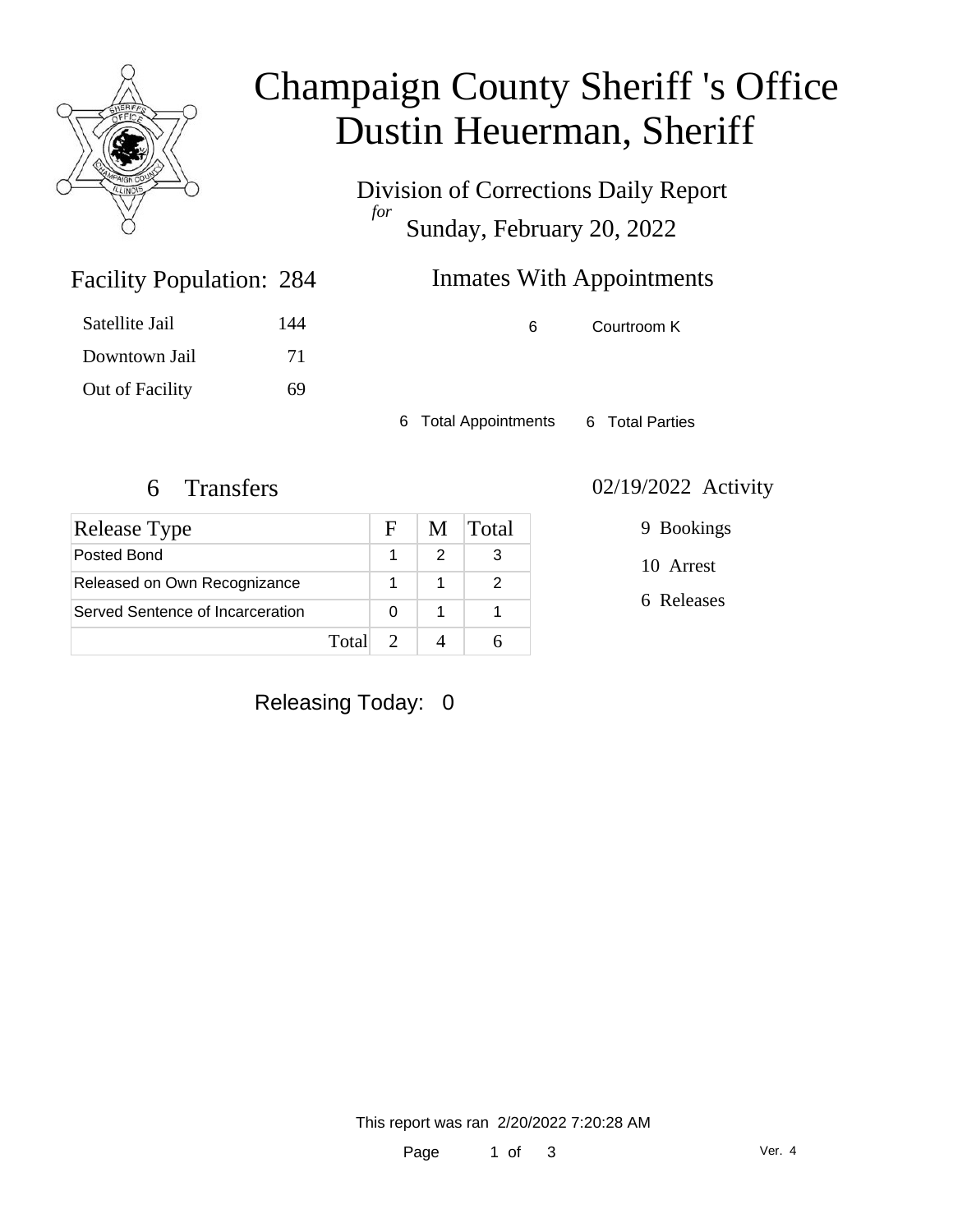

# Champaign County Sheriff 's Office Dustin Heuerman, Sheriff

Division of Corrections Daily Report *for* Sunday, February 20, 2022

#### Custody Status Count

- Direct Criminal Contempt 1
- Electronic Home Dentention 13
	- Felony Arraignment 9
	- Felony Pre-Sentence 7
		- Felony Pre-Trial 211
	- Felony Pre-Trial DUI 4
	- Felony Sentenced CCSO 7
	- Felony Sentenced IDOC 19
		- Hold Sentenced IDOC 1
	- Misdemeanor Arraignment 3
		- Misdemeanor Pre-Trial 4
			- Petition to Revoke 1
			- Remanded to DHS 4
				- Total 284

This report was ran 2/20/2022 7:20:28 AM